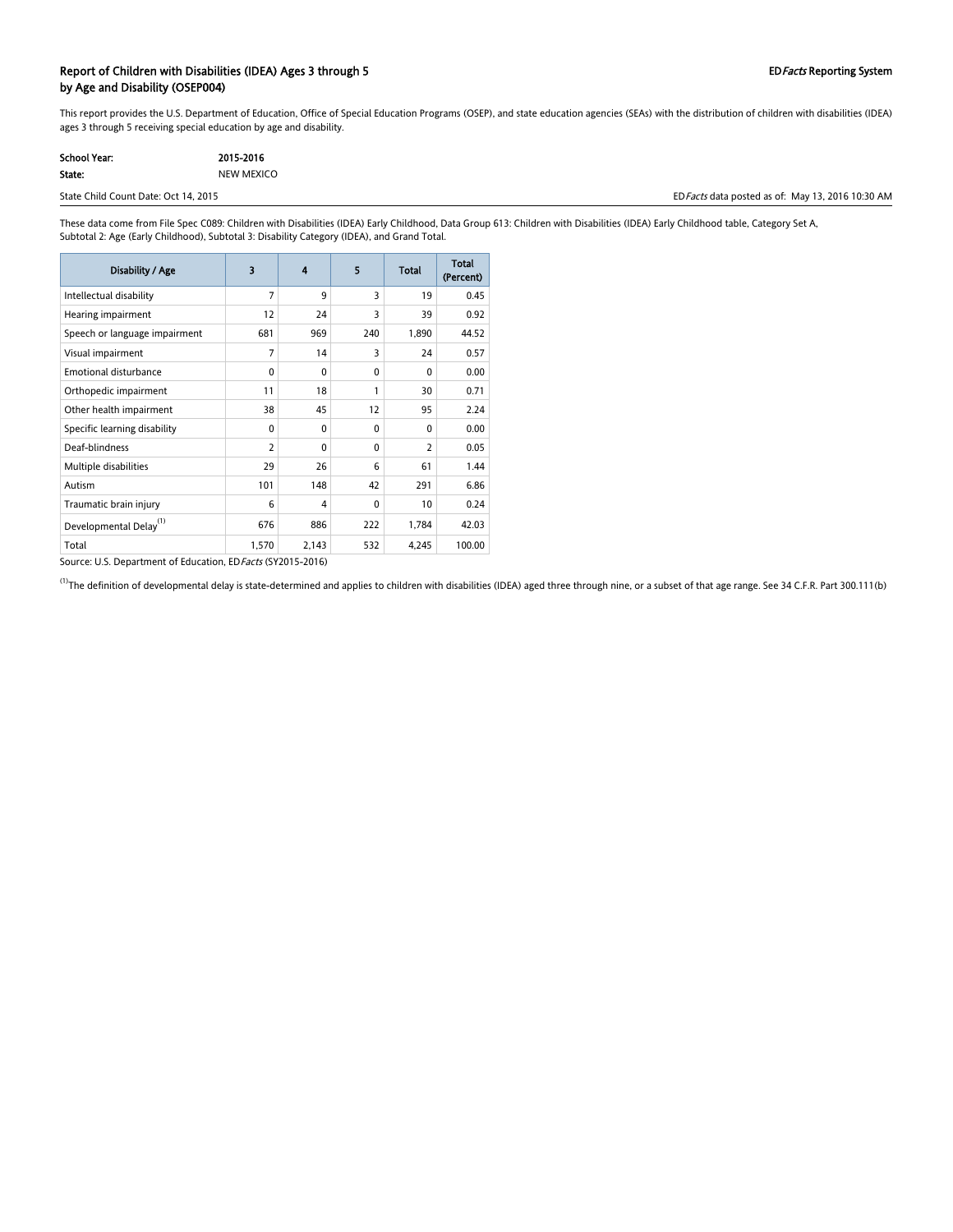# Report of Children with Disabilities (IDEA) Ages 3 through 5 EDFacts Reporting System by Race/Ethnicity and Disability (OSEP005)

This report provides the U.S. Department of Education, Office of Special Education Programs (OSEP) and state education agencies (SEAs) with with the distribution of Children with Disabilities (IDEA) ages 3 through 5 receiving special education by discrete Race/Ethnicity and disability.

| School Year:                         | 2015-2016  |
|--------------------------------------|------------|
| State:                               | NEW MEXICO |
| State Child Count Date: Oct 14, 2015 |            |

ED Facts data posted as of: May 13, 2016 10:32 AM

These data come from File Spec C089: Children with Disabilities (IDEA) Early Childhood, Data Group 613: Children with Disabilities (IDEA) Early Childhood table, Category Set B, Subtotal 3: Disability Category (IDEA), and Subtotal 4: Race/Ethnicity, and Grand Total.

| <b>Disability / Race-Ethnicity</b> | American<br>Indian or<br>Alaska Native | Asian | <b>Black or</b><br>African<br>American | Hispanic /<br>Latino | Native Hawaiian<br>or other<br>Pacific Islander | <b>White</b> | Two or<br>more races | Total          |
|------------------------------------|----------------------------------------|-------|----------------------------------------|----------------------|-------------------------------------------------|--------------|----------------------|----------------|
| Intellectual disability            | 3                                      | 0     | 2                                      | 13                   | $\mathbf{0}$                                    |              | $\mathbf{0}$         | 19             |
| Hearing impairment                 | 7                                      | 0     | 0                                      | 19                   | 0                                               | 8            | 5                    | 39             |
| Speech or language impairment      | 142                                    | 6     | 29                                     | 1,141                | 4                                               | 542          | 26                   | 1,890          |
| Visual impairment                  | 3                                      |       | 0                                      | 15                   | 0                                               | 4            |                      | 24             |
| <b>Emotional disturbance</b>       | 0                                      | 0     | 0                                      | $\Omega$             | $\mathbf{0}$                                    | $\Omega$     | 0                    | $\Omega$       |
| Orthopedic impairment              | 1                                      | 0     |                                        | 20                   | $\mathbf 0$                                     | 8            | 0                    | 30             |
| Other health impairment            | 14                                     |       |                                        | 49                   | 0                                               | 29           |                      | 95             |
| Specific learning disability       | 0                                      | 0     | 0                                      | 0                    | 0                                               | 0            | 0                    | 0              |
| Deaf-blindness                     | 0                                      | 0     | $\mathbf{0}$                           |                      | 0                                               |              | 0                    | $\overline{2}$ |
| Multiple disabilities              | 5                                      |       |                                        | 36                   |                                                 | 17           | 0                    | 61             |
| Autism                             | 17                                     | 5     | 6                                      | 150                  |                                                 | 100          | 12                   | 291            |
| Traumatic brain injury             | 6                                      | 0     | $\mathbf{0}$                           | 3                    | $\mathbf{0}$                                    |              | 0                    | 10             |
| Developmental Delay <sup>(1)</sup> | 244                                    | 12    | 37                                     | 997                  |                                                 | 451          | 42                   | 1,784          |
| Total                              | 442                                    | 26    | 77                                     | 2,444                | 7                                               | 1,162        | 87                   | 4,245          |
| Total (Percent)                    | 10.41                                  | 0.61  | 1.81                                   | 57.57                | 0.16                                            | 27.37        | 2.05                 | 100.00         |

Source: U.S. Department of Education, ED Facts (SY2015-2016)

 $^{(1)}$ The definition of developmental delay is state-determined and applies to children with disabilities (IDEA) aged three through nine, or a subset of that age range. See 34 C.F.R. Part 300.111(b)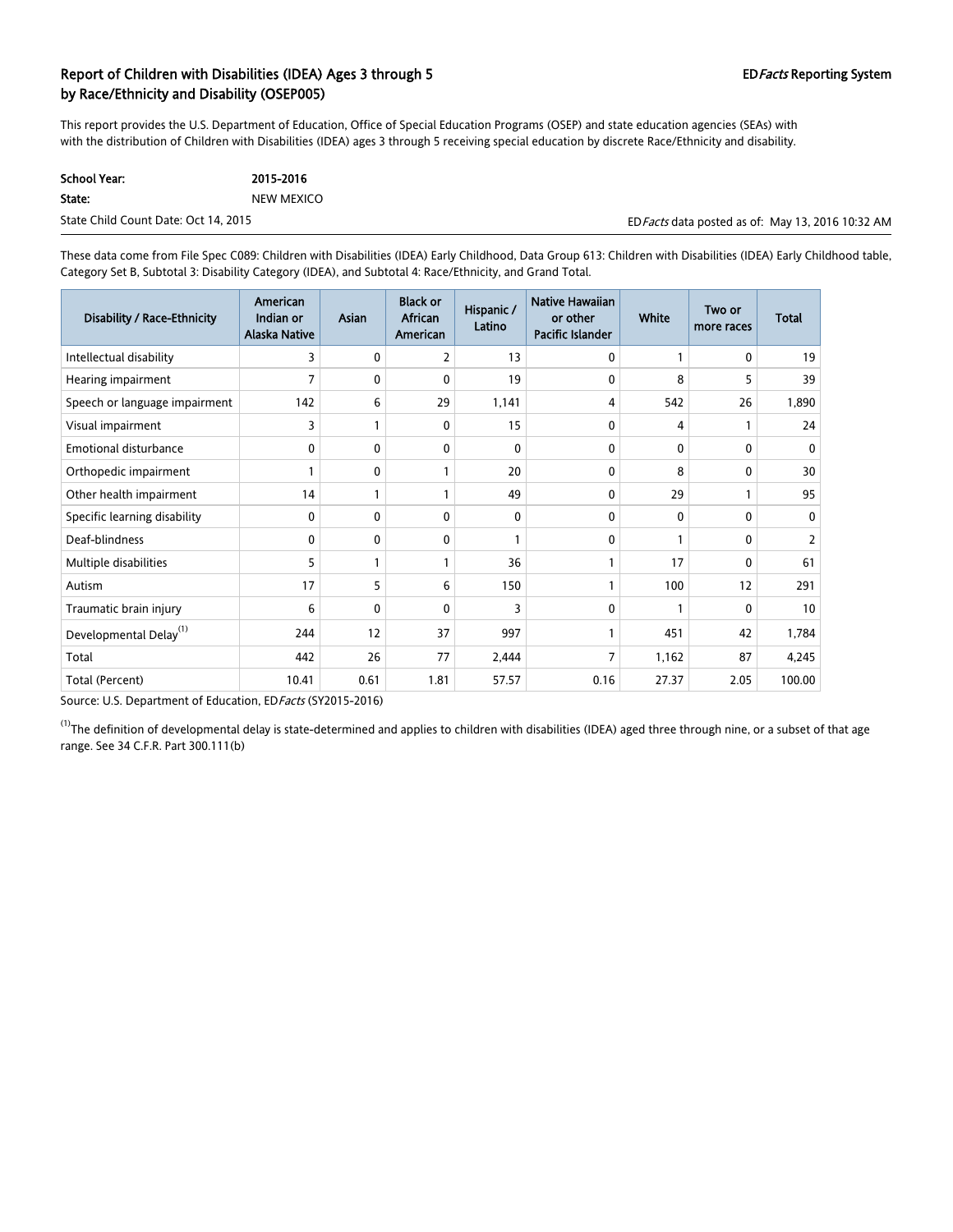## Report of Children with Disabilities (IDEA) Ages 6 through 21 EDFacts Reporting System by Age and Disability (OSEP006)

This report provides the U.S. Department of Education, Office of Special Education Programs (OSEP), and state education agencies (SEAs) with student counts for children with disabilities (IDEA) receiving special education by age and disability. This information is provided for children ages 6 through 21.

| School Year: | 2015-2016  |
|--------------|------------|
| State:       | NEW MEXICO |

State Child Count Date: Oct 14, 2015 Count Date: Oct 14, 2015 Counter as of: May 13, 2016 10:35:16 AM

These data come from File Spec C002: Children with Disabilities (IDEA) School Age, Data Group 74: Children with Disabilities (IDEA) School Age table, Category Set B, Subtotal 2: Age (School Age).

| <b>Disability</b>                  | Age             |       |       |       |       |          |       |                |       |
|------------------------------------|-----------------|-------|-------|-------|-------|----------|-------|----------------|-------|
| Category                           | $6\phantom{1}6$ | 7     | 8     | 9     | 10    | 11       | 12    | 13             | 14    |
| Intellectual disability            | 47              | 27    | 90    | 125   | 187   | 171      | 180   | 191            | 186   |
| Hearing impairment                 | 49              | 36    | 36    | 41    | 34    | 36       | 43    | 38             | 42    |
| Speech or language impairment      | 2,499           | 1,311 | 1,098 | 760   | 605   | 445      | 284   | 247            | 159   |
| Visual impairment                  | 28              | 11    | 16    | 19    | 14    | 12       | 11    | 8              | 13    |
| <b>Emotional disturbance</b>       | 14              | 50    | 71    | 129   | 162   | 159      | 152   | 211            | 228   |
| Orthopedic impairment              | 37              | 24    | 18    | 20    | 19    | 11       | 15    | 19             | 11    |
| Other health impairment            | 142             | 171   | 286   | 357   | 413   | 443      | 467   | 417            | 373   |
| Specific learning disability       | 66              | 420   | 1,097 | 1,824 | 2,295 | 2,512    | 2,416 | 2,393          | 2,253 |
| Deaf-blindness                     | 0               | 1     | 1     | 0     | 1     | $\Omega$ | 1     | $\overline{2}$ | 1     |
| Multiple disabilities              | 72              | 45    | 51    | 58    | 65    | 55       | 54    | 57             | 58    |
| Autism                             | 334             | 218   | 176   | 192   | 202   | 194      | 204   | 212            | 188   |
| Traumatic brain injury             | 14              | 12    | 10    | 12    | 13    | 17       | 14    | 16             | 24    |
| Developmental Delay <sup>(1)</sup> | 1,511           | 770   | 505   | 216   |       |          |       |                |       |
| Total                              | 4,813           | 3,096 | 3,455 | 3,753 | 4,010 | 4,055    | 3,841 | 3,811          | 3,536 |

Source: U.S. Department of Education, EDFacts (SY2015-2016)

 $^{(1)}$ The definition of developmental delay is state-determined and applies to children with disabilities (IDEA) aged three through nine, or a subset of that age range. See 34 C.F.R. Part 300.111(b).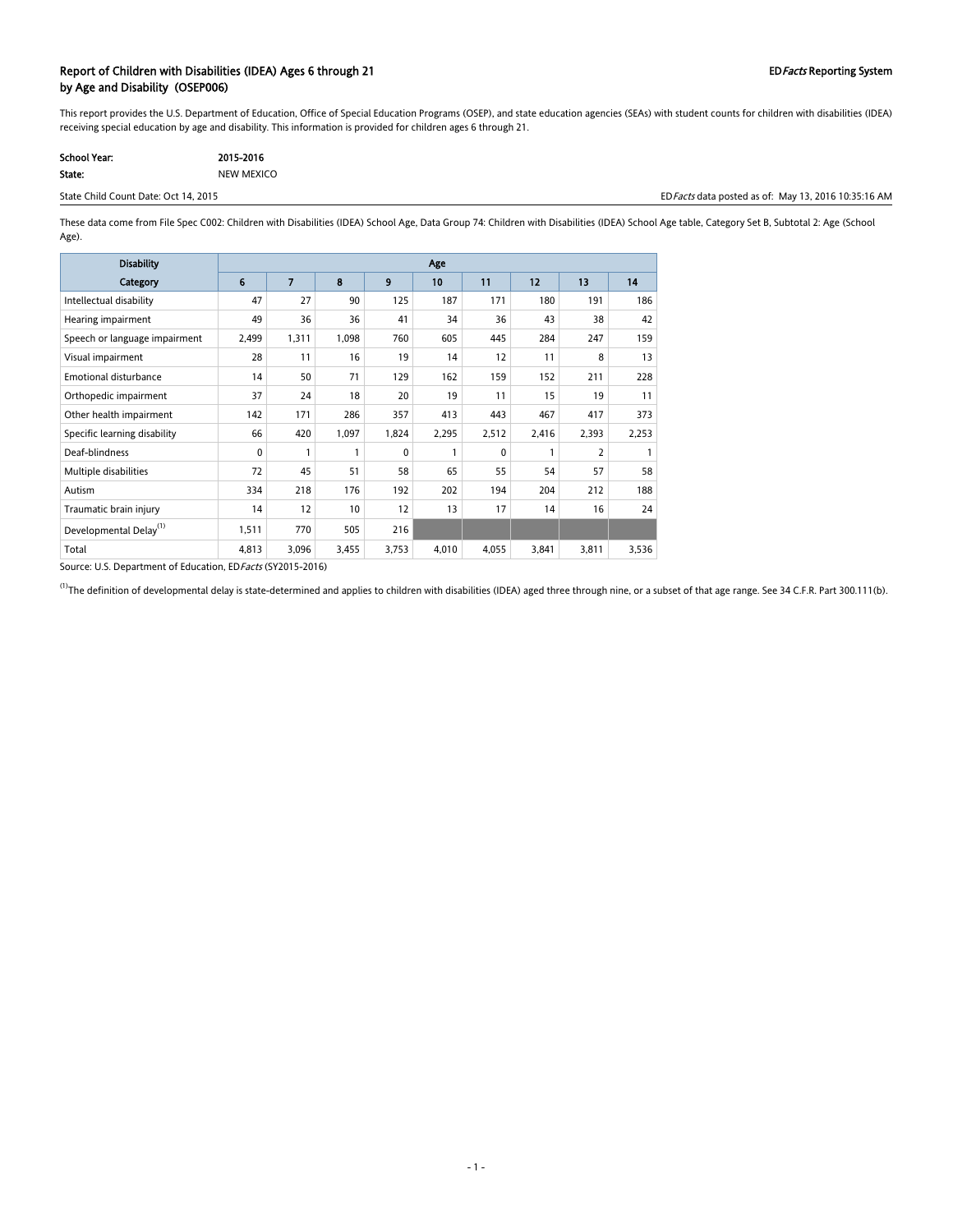### Report of Children with Disabilities (IDEA) Ages 6 through 21 EDFacts Reporting System by Age and Disability (OSEP006)

This report provides the U.S. Department of Education, Office of Special Education Programs (OSEP), and state education agencies (SEAs) with student counts for children with disabilities (IDEA) receiving special education by age and disability. This information is provided for children ages 6 through 21.

| <b>School Year:</b> | 2015-2016  |
|---------------------|------------|
| State:              | NEW MEXICO |

State Child Count Date: Oct 14, 2015 Count Date: Oct 14, 2015 COUNTER AM A LOCAL DATE: THE STATE AM A LOCAL DATE: THE STATE AM A LOCAL DATE: THE STATE AM A LOCAL DATE: THE STATE AM A LOCAL DATE: THE STATE AM A LOCAL DATE:

These data come from File Spec C002: Children with Disabilities (IDEA) School Age, Data Group 74: Children with Disabilities (IDEA) School Age table, Category Set B, Subtotal 2: Age (School Age), Subtotal 3: Disability Category (IDEA) and Grand Total.

| <b>Disability</b>                  | Age   |       |       |       |                |                |                |              |                           |
|------------------------------------|-------|-------|-------|-------|----------------|----------------|----------------|--------------|---------------------------|
| Category                           | 15    | 16    | 17    | 18    | 19             | 20             | 21             | <b>Total</b> | <b>Total</b><br>(PERCENT) |
| Intellectual disability            | 213   | 174   | 166   | 111   | 86             | 46             | 49             | 2,049        | 4.51                      |
| Hearing impairment                 | 41    | 31    | 33    | 17    | 10             | 4              | 2              | 493          | 1.09                      |
| Speech or language impairment      | 143   | 107   | 86    | 41    | 8              | 5              | $\Omega$       | 7,798        | 17.17                     |
| Visual impairment                  | 14    | 13    | 11    | 6     | 0              | 3              |                | 180          | 0.40                      |
| <b>Emotional disturbance</b>       | 238   | 223   | 185   | 91    | 29             | $\overline{7}$ | 10             | 1,959        | 4.31                      |
| Orthopedic impairment              | 21    | 15    | 10    | 3     | $\mathbf{1}$   | 2              | 3              | 229          | 0.50                      |
| Other health impairment            | 358   | 333   | 287   | 116   | 33             | 12             | 5              | 4,213        | 9.28                      |
| Specific learning disability       | 2,151 | 1,871 | 1,684 | 752   | 167            | 41             | 22             | 21,964       | 48.36                     |
| Deaf-blindness                     |       | 1     | 1     | 0     | $\overline{2}$ | 0              | 0              | 12           | 0.03                      |
| Multiple disabilities              | 51    | 45    | 45    | 44    | 38             | 31             | 28             | 797          | 1.75                      |
| Autism                             | 168   | 138   | 138   | 78    | 36             | 31             | 18             | 2,527        | 5.56                      |
| Traumatic brain injury             | 18    | 12    | 18    | 12    | 4              |                | $\overline{2}$ | 199          | 0.44                      |
| Developmental Delay <sup>(1)</sup> |       |       |       |       |                |                |                | 3,002        | 6.61                      |
| Total                              | 3,417 | 2,963 | 2,664 | 1,271 | 414            | 183            | 140            | 45,422       | 100.00                    |

Source: U.S. Department of Education, EDFacts (SY2015-2016)

 $^{(1)}$ The definition of developmental delay is state-determined and applies to children with disabilities (IDEA) aged three through nine, or a subset of that age range. See 34 C.F.R. Part 300.111(b).